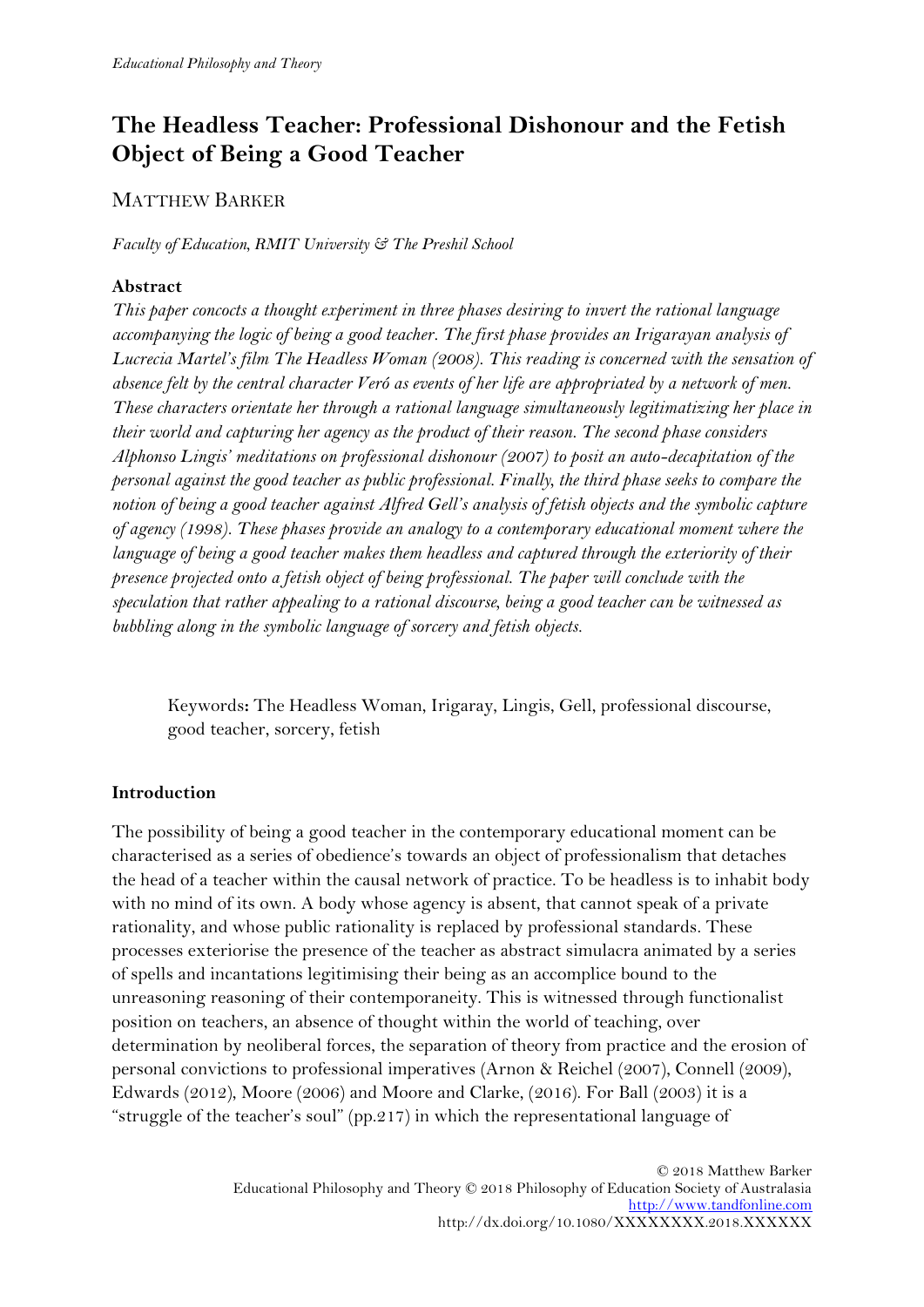professionalism possesses the teacher in an act of ventriloquism. Eschewing, a confrontational 'head-on' engagement with these problems I am seeking to slip in through peripheries by analogy to open other ways of understanding this contemporaneity to severe the illusion of a rational language in operation.

#### **Phase 1 - The Headless Woman**

The opening sequence of the film The Headless Woman begins with three boys playing with their dog on a country roadside along stormwater canals. This cuts to the setting of a suburban car park where the audience is introduced to the affluent, middle-aged and glamorous Veró. She discusses luxury products, facial cream, and building a pool with a group of mothers as they pick up their children. A friend says to her "Your hair looks gorgeous. The colour is very flattering". The film then cuts again to Veró, alone, driving along a dirt road with stormwater drains alongside. Her phone rings, she bends over, looks down to pick up the phone and hits 'something' and she brakes to a halt. Veró swallows, takes a breath, and touches her chest. She glances briefly in the side rear view mirror, touches the door handle, seeming to consider leaving the vehicle, hesitates, touches her chest with the palm of her hand, starts the car and slowly drives away. The juxtaposition of the boys playing by the same roadside that Veró drives along opens the narrative possibility that she had hit one of them.

Neither the audience nor Veró is sure what had happened. Veró did not see the children either before or after the accident. Later, she tells her husband "I think I ran over someone". He drives her back to the accident site and finds a dog and he says, "It's a dog. "You got scared. Its ok". She repeats, "I think I run over someone", he replies continuously, "You got frightened, you ran over a dog". It is then revealed that a young boy did die in proximity to her accident, however due to flooding in the stormwater canals his cause of death was attributed to drowning by the authorities. Her husband contacts her cousin Juan and together the two men collude to secretly erase Veró's hospital records and fix her car. Veró remains upset so Juan tells her "Don't worry, what can you do? If you swerve, you might cross over into the next lane and have a real accident. Don't worry. Nothing happened". The film continues to show Veró's self doubt and guilt running parallel to her husband and Juan's efforts to cover over all possibilities she had hit someone, and to bring her back to the normality of their community of friends, family and professionals.

After her accident, of which the reality of the events remains ambiguous, her husband and Juan appropriate the unfolding of what might have been. The words and actions of these male subjects abduct her agency, disconnecting her experience, her thinking, her rationalisation of events and producing a radical sensation of absence of mind that is her headlessness. Concurrently, the male actants re-represent her lived reality, exteriorising this experience for her public using what Irigaray describes as a "logic that formalizes the real" (pp.2, 2002). Accordingly, following masculine subjectivity Irigaray suggests that it produces a situation whereby "culture is mediatized by exteriority" (pp.219, 2008) which constructs a "monologue more and more extrapolated from the real, unfolding itself parallel to this real in order to carve it up and thus dominate" (pp.6, 2002). Veró's being is exteriorised and abstracted by the parallel real created by the male characters allowing them to dominate her in such a way to reposition her to where they think she belongs in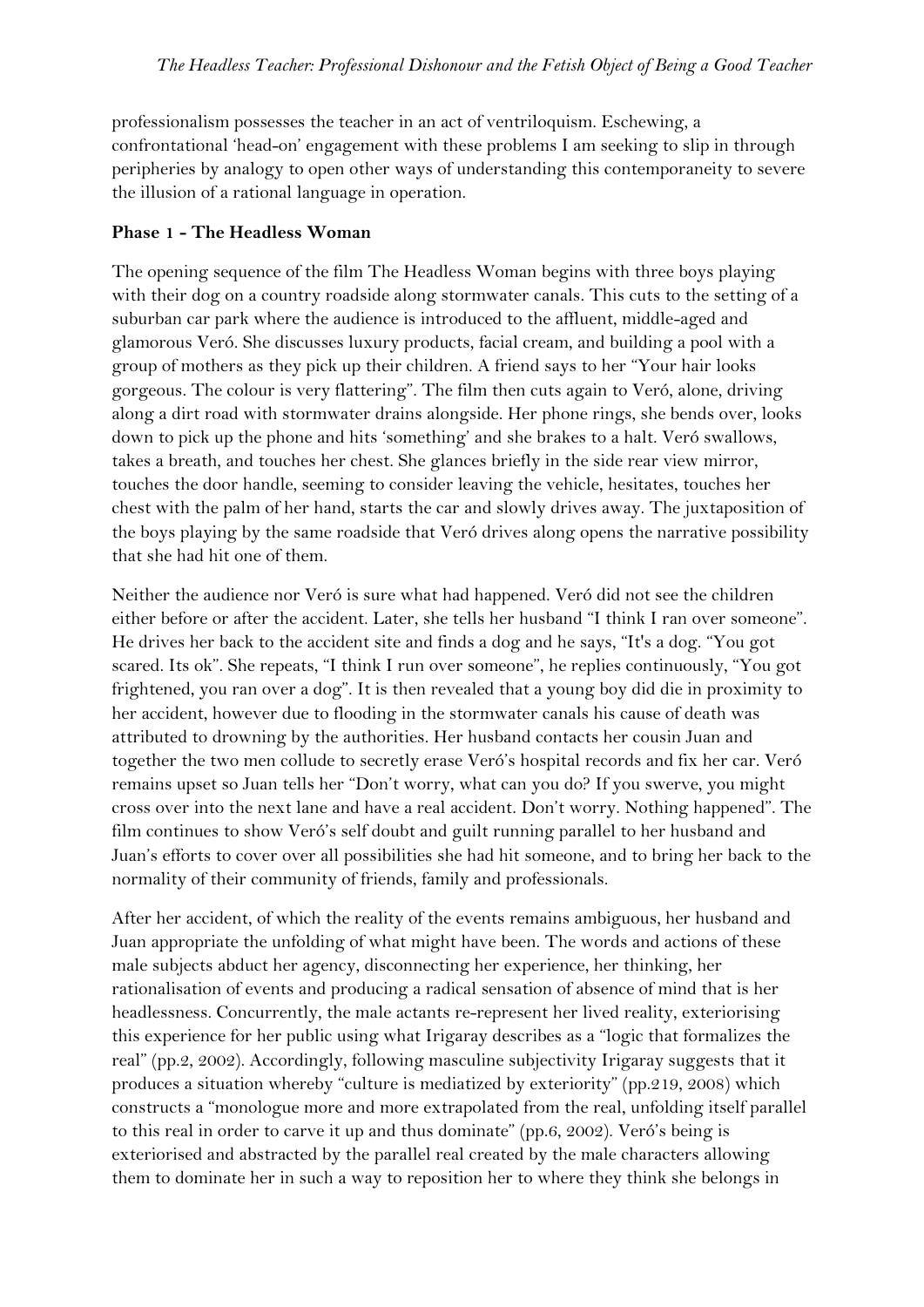society – a beautiful, innocent and insecure woman requiring speaking males to legitimize and restore order to her world. In the closing sequences of the film, after all traces of Veró's accident are erased, she dyes her black signifying her return to herself and resignation to her situation. She becomes a celluloid avatar of the Irigarayan observation that, "lost in the interlacings of a speaking already pronounced and programmed, the subject is imprisoned in its information, in its pieces of information, cut off from natural language that should help in their becoming human" (pp.34, 2002). Veró's head remains cut off from her language in the closing the sequence of the film that concludes with a telephoto shot of her in a crowded party filled with inaudible voices drowned out by pop music.

### **Phase 2 - Professional Dishonour**

Alphonso Lingis challenges the accepted 'good' of being a professional by showing how it can it can be considered an alibi to acting in ways that are dishonourable (2007). Giving examples of false hypothesis, incompetence, and career mediocrity he suggests that in the pursuit of positional goods that a professional can resign himself or herself to accepting these dishonours as just being human nature. Lingis suggests this is possible as the established discourse of being a professional begins to speak for the individual, displacing personal honour with an exteriorised code of conduct that "takes over our voice and orders our actions" (pp.123). This suggests that if I act in a way that is professional according to a professional code, I am absolved of responsibility, or guilt in the name of 'just doing my job'. Lingis continues to argue that the shared participation of codes permits the undoing of the good in the name of the professional:

The established discourse of a collective can accord an attributed honor to someone who occupies a position in the collective without fulfilling or being able to fulfil his or her tasks. He or she can use the attributed honor to attain venal or cynical ends. The honor attributed to the position and established in discourse makes corruption possible (pp.123-24)

This handing over of self, of responsibility, and to have actions ordered within a community of collusion with the veiling of this kind of dishonor must surely then represent another kind of headlessness. Here, there is an 'opting in' or 'value adding', perhaps just for positional goods or just to 'rest assured' knowing that just doing what the professional code demands is enough. But to be headless it to have once been headed and to consider the possibility of having a mind that decided I will do these things and not something else instead. Through analogy, joining a professional membership, to be registered, to organize and align motivations and actions to professional competencies outside of the body appears as an auto-decapitation. To what extent is Veró's headlessness a strategy of professional dishonour to return her to the fold of her community? At the end of The Headless Woman, Veró is amongst her public and enjoying the benefits of that professional organisation. She may, or may not have killed somebody, but as long as she smiles, colours her hair and agrees with the reordering of her feelings by others she is a professional and belongs within that established discourse.

# **Phase 3 – Fetish Objects**

Alfred Gell's analysis of agency and causality in the production and reception of nail fetish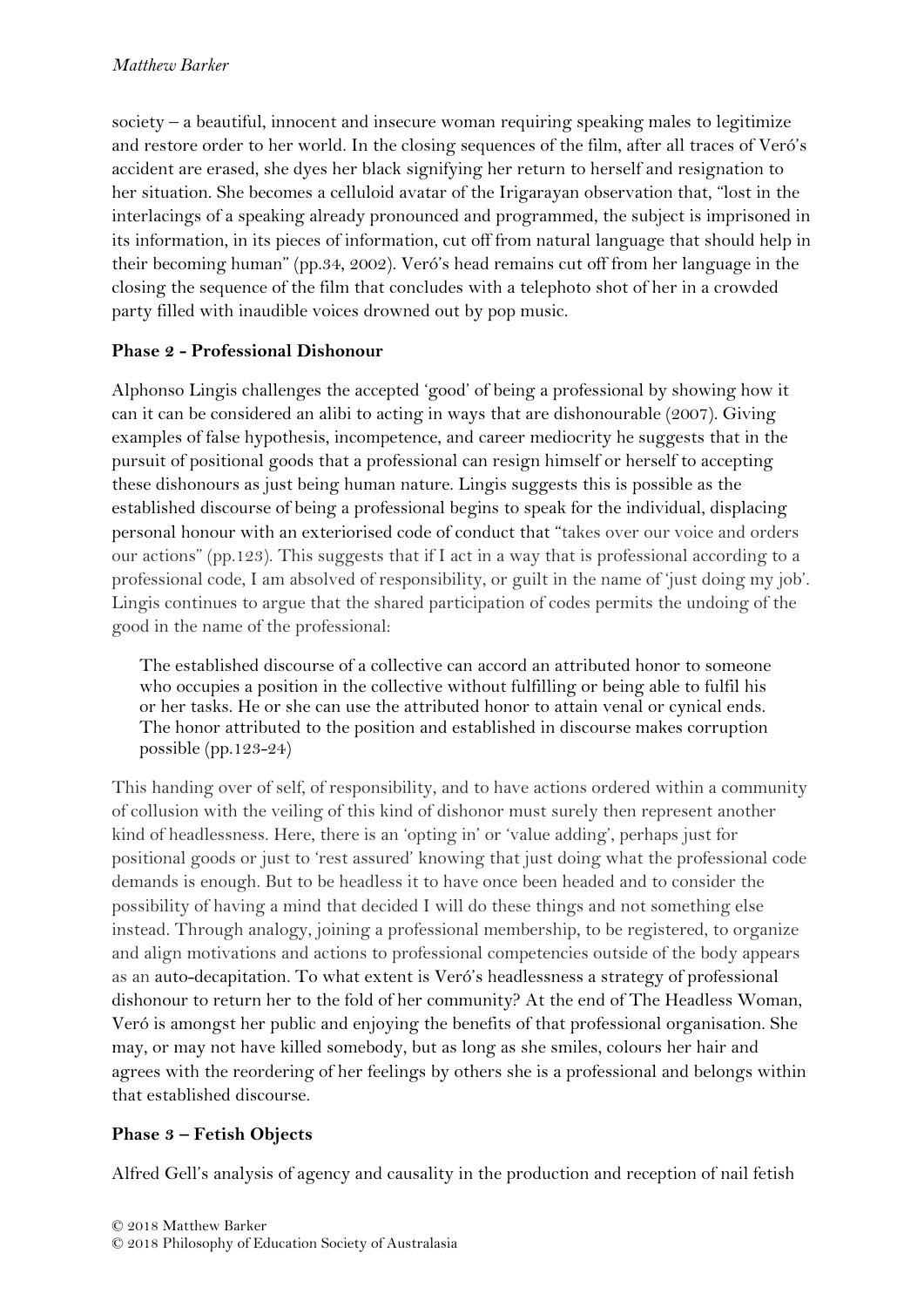of the Congo region of Africa provides an account of another kind of headlessness attached to communal practices (1998, pp.61). In his account, the nail fetish serves a judicial function within the community in which it is made. He explains that a human sacrifice, preferably a great hunter, is made with the belief that their soul will enter a Muamba tree and the fetish is then made from the wood of this tree. People then come to the fetish and drive a nail into it to make a demand that the fetish kills another person as retribution for having caused harm believing that soul of the person sacrificed to make the fetish will carryout the punishment demanded. Gell suggests that through this process "the fetish acts as an index of cumulative agency and as the visible knot tying together an invisible skein of spatiotemporal relations" (Ibid, pp.61). In this example the agency of the person seeking revenge is captured through the communal fetish object of which the causal judicial function is attributed. Justice is exteriorised and abstracted through the nail fetish relieving the individual of guilt or responsibility for carrying out the sentencing of another. Gell contends that these kinds of sorcery beliefs "are highly explanatory, because vulnerability to sorcery is the unintended consequence of the diffusion of the person into the milieu, via a thousand casual influences and pathways" (ibid, pp.103). Here, the person is headless; their agency is made invisible obscuring their private rationality by the public rationality inscribed within the communal fetish object.



### **Figure 1**: Nail Fetish, Gell, 1998

Within the social structure supporting the use of the nail fetish communal participation and the diffusion of the person appears as the professional discourse. The act of driving a nail into the fetish legitimizes a professional practice of normalising desires and intentions within a community. Participant's agency and their causal relations are absorbed by the fetish and redistributed through the belief in the power of the object to act on their behalf. Here, the fetish becomes an alibi absolving responsibility for seeking revenge or causing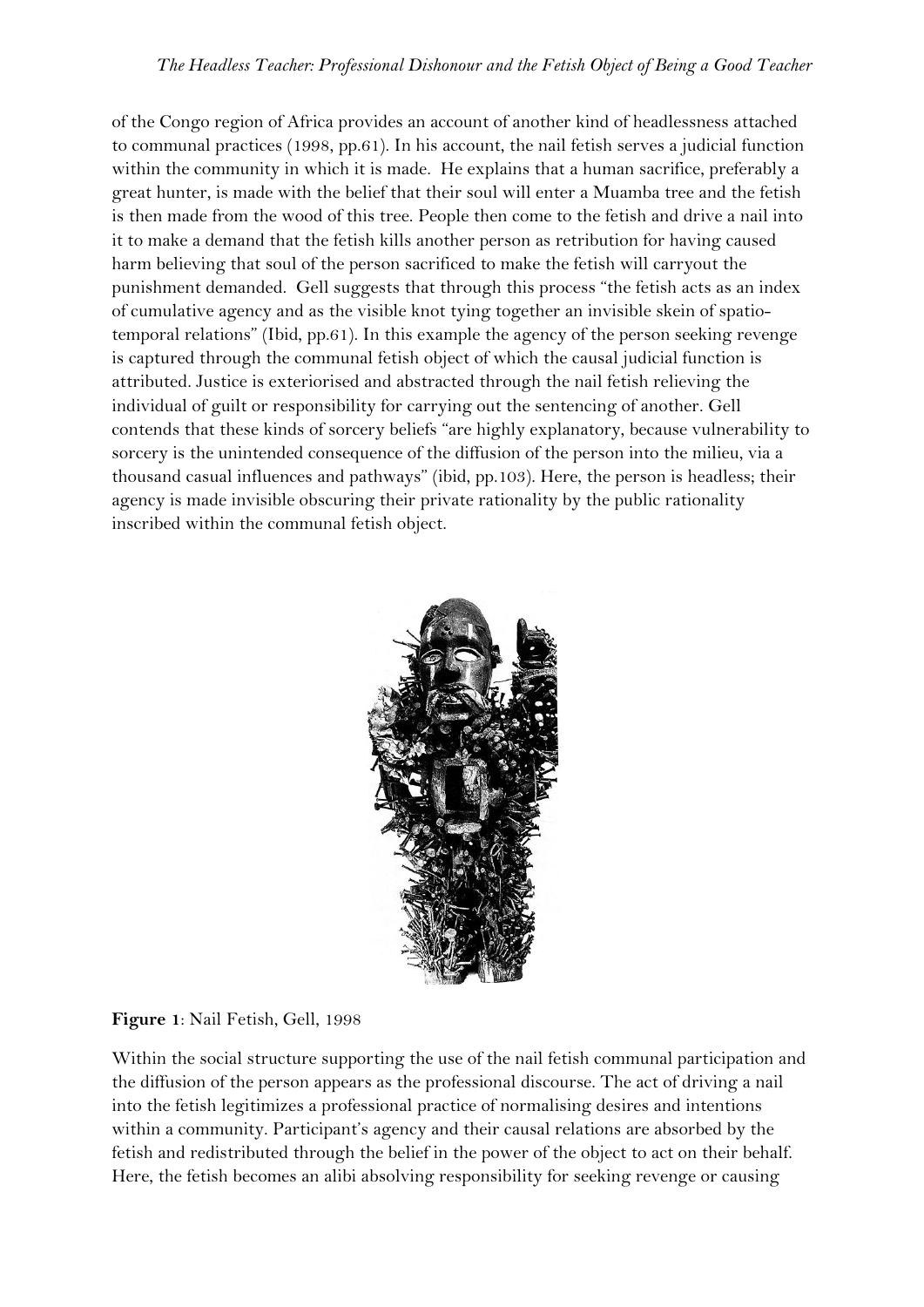harm to another. Is it then possible to think of professional discourses as sharing these attributes of fetish objects. A community comes together to produce on object in which each individual can at once nail in their desire and simultaneously whose agency is decapitated from this wish. Veró is accepted in her community through the acting out of a role determined by a professional discourse articulated through the pursuit of positional goods, nice hair and the appearance of happiness at parties. For Veró, when social obeisances to the fetish object are observed, regardless of professional dishonour, corruption or sin, the relations of agency and causality are redistributed and diffused by the professional discourse.

# **Openings**

This thought experiment has proposed three approaches of thinking about the headlessness of the contemporary teachers using the provocation of Veró from The Headless Woman. Through Irigaray it is possible to consider her agency as being appropriated by masculine subjectivity through a language that orders her world. Veró is 'good' when she accepts this positioning and lets go of her public performances of guilt and doubt. Lingis' notion of professional dishonour disturbs this mere acceptance and proposes that Veró elects to join the professional discourse of her community for comfort and continue her well positioned place in society. Her commitment to the established discourse of this community ensures her 'goodness' even though it means removing her own head. Throughout the film Veró is presented with external rationalities, supported with empirical evidence (even if these 'known knowables' only provide a patchwork truth), to explain away her irrational concerns based on her own lived reality. Following Gell, the object of being good becomes fetishized within a community who 'nails' its desires on a professional discourse, absolving agency within a network of exteriorised relations. Legitimacy in this community is made ritualised and magical through headless obeisances to a professional object that transcends lived reality for a hyperreality of appearing 'good' for the sake of appearing 'good'.

Positioning and exteriorising through masculine subjectivity, professional dishonour and object fetish are concocted in this paper as cascading forms of headlessness. Bubbling, vaporising and splashing through uneven paths and lines of thought. As analogies of 'likeness' or 'as-ness' they trouble the figure of good-teacher-as-professional in contemporary education. The language of professionalism is commanded from outside and teachers must orientate themselves with its public rationality no matter how detached this may seem from there lived reality or private rationality. Yet, the established discourse of professionalism covers over dishonour and promises legitimacy and a safe career, even if the teacher may not be 'actually' good, as long as long as their public professionalism is maintained. Professionalism provides rationality for being good a certain way that manipulates the desire to belong and succeed in a professional community. As a site of desire to include and play on the fear of exclusion this rationality detaches the agency, the head and potentially the soul of the teacher and carves it up as a fetish object whose rationality is diffused through a headless professional community. Here, sensibility and reason are surrendered to the magical utterances of performative statements of commitment and prostrations of evidence of being good before the avatars of professional standards.